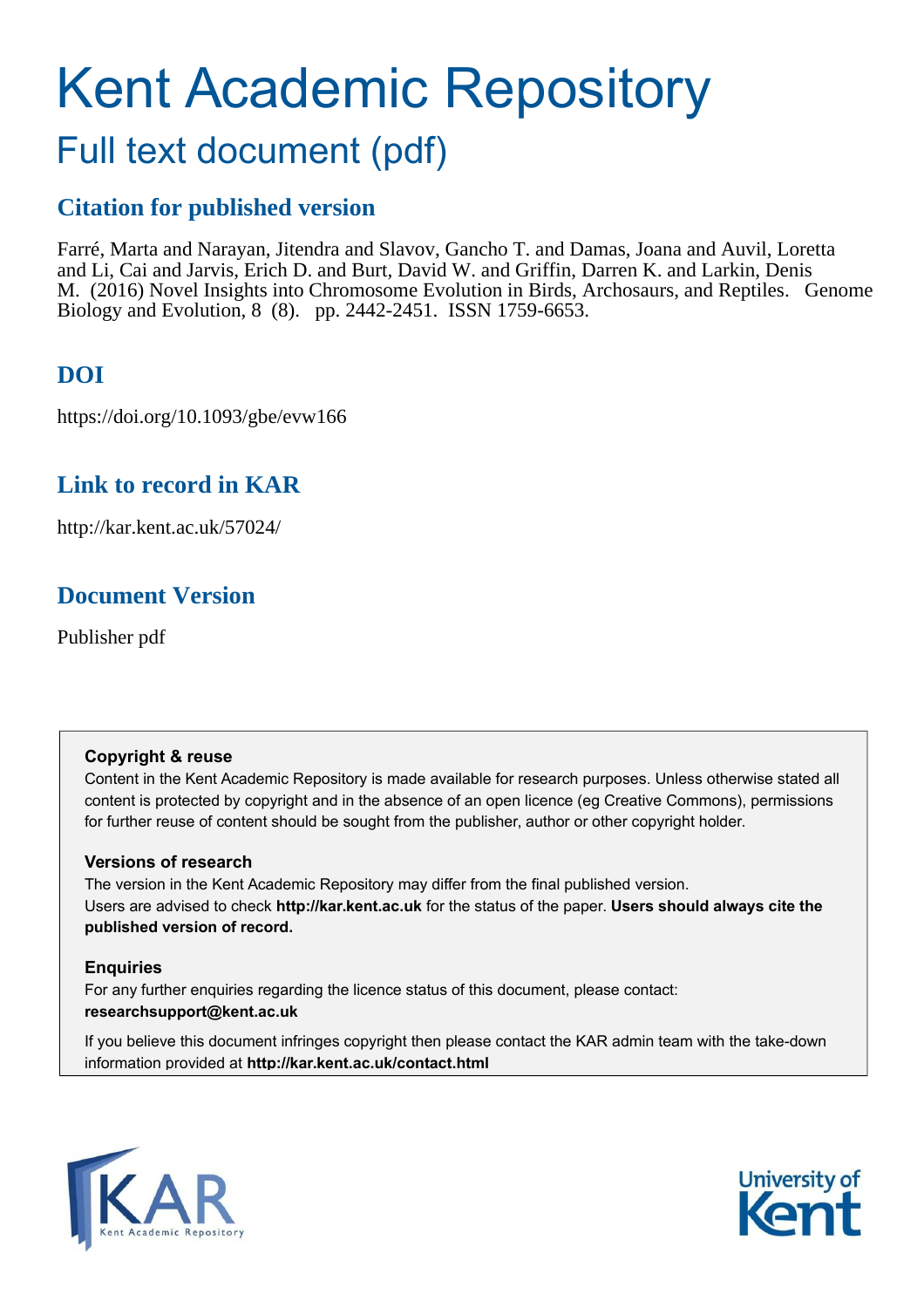# <span id="page-1-0"></span>Novel Insights into Chromosome Evolution in Birds, Archosaurs, and Reptiles

Marta Farré<sup>1</sup>, Jitendra Narayan<sup>2</sup>, Gancho T. Slavov<sup>2</sup>, Joana Damas<sup>1</sup>, Loretta Auvil<sup>3</sup>, Cai Li<sup>4,5</sup>, Erich D. Jarvis<sup>6,7</sup>, David W. Burt<sup>8</sup>, Darren K. Griffin<sup>9,†</sup>, and Denis M. Larkin<sup>1,†,</sup>\*

<sup>1</sup>Department of Comparative Biomedical Sciences, Royal Veterinary College, Royal College Street, University of London, NW1 0TU, UK

<sup>2</sup>Institute of Biological, Environmental and Rural Sciences, Aberystwyth University, SY23 3DA, UK

<sup>3</sup>Illinois Informatics Institute, University of Illinois, Urbana, IL 61801, USA

<sup>4</sup>China National GeneBank, BGI-Shenzhen, Shenzhen 518083, China

<sup>5</sup>Centre for GeoGenetics, Natural History Museum of Denmark, University of Copenhagen, Copenhagen, 1350, Denmark

<sup>6</sup>Department of Neurobiology, Duke University Medical Center, Durham, NC, 27710, USA

<sup>7</sup>Howard Hughes Medical Institute, Chew Chase, MD, 20815, USA

<sup>8</sup>Department of Genomics and Genetics, the Roslin Institute and Royal (Dick) School of Veterinary Studies, University of Edinburgh, Midlothian EH25 9RG, UK

<sup>9</sup>School of Biosciences, University of Kent, Canterbury CT2 7NJ, UK

<sup>†</sup>These authors contributed equally to this work.

\*Corresponding author: E-mail: dlarkin@rvc.ac.uk.

Accepted: July 1, 2016

Data deposition: Homologous synteny block data have been deposited to the Evolution Highway comparative chromosome browser [\(http://eh](http://eh-demo.ncsa.uiuc.edu/birds)[demo.ncsa.uiuc.edu/birds](http://eh-demo.ncsa.uiuc.edu/birds)) under the names "chicken:100K", "chicken:300K", "chicken:500K".

#### Abstract

Homologous synteny blocks (HSBs) and evolutionary breakpoint regions (EBRs) in mammalian chromosomes are enriched for distinct DNA features, contributing to distinct phenotypes. To reveal HSB and EBR roles in avian evolution, we performed a sequence-based comparison of 21 avian and 5 outgroup species using recently sequenced genomes across the avian family tree and a newlydeveloped algorithm. We identified EBRs and HSBs in ancestral bird, archosaurian (bird, crocodile, and dinosaur), and reptile chromosomes. Genes involved in the regulation of gene expression and biosynthetic processes were preferably located in HSBs, including for example, avian-specific HSBs enriched for genes involved in limb development. Within birds, some lineage-specific EBRs rearranged genes were related to distinct phenotypes, such as forebrain development in parrots. Our findings provide novel evolutionary insights into genome evolution in birds, particularly on how chromosome rearrangements likely contributed to the formation of novel phenotypes.

Key words: chromosome rearrangements, birds, reptiles, genome evolution, comparative genomics.

#### Introduction

A prominent feature of animal genome evolution is the nonrandom rearrangement of chromosomes [\(Pevzner and](#page-9-0) [Tesler 2003\)](#page-9-0). For millions of years genomes of multiple species have maintained homologous synteny blocks (HSBs), demarcated by dynamic "evolutionary breakpoint regions" (EBRs) (fig. 1). Evidence suggests that each of them evolves by distinctly different mechanisms [\(Larkin et al. 2009\)](#page-9-0): HSBs maintain the order of genes related to organismal development whereas EBRs often affect chromosomal regions related to lineage-specific biology [\(Groenen et al. 2012](#page-8-0); [Ullastres et al.](#page-9-0) [2014](#page-9-0)). These data are somewhat mammal-centric and conclusions thus may not hold for other amniotes. While the availability of genetic maps and chromosome assemblies of the chicken, turkey, and zebra finch genomes provided an important insight into avian chromosome evolution ([Burt](#page-8-0)

- The Author 2016. Published by Oxford University Press on behalf of the Society for Molecular Biology and Evolution. This is an Open Access article distributed under the terms of the Creative Commons Attribution License [\(http://creativecommons.org/licenses/by/4.0/\)](http://creativecommons.org/licenses/by/4.0/), which permits unrestricted reuse, distribution, and reproduction in any medium, provided the original work is properly cited.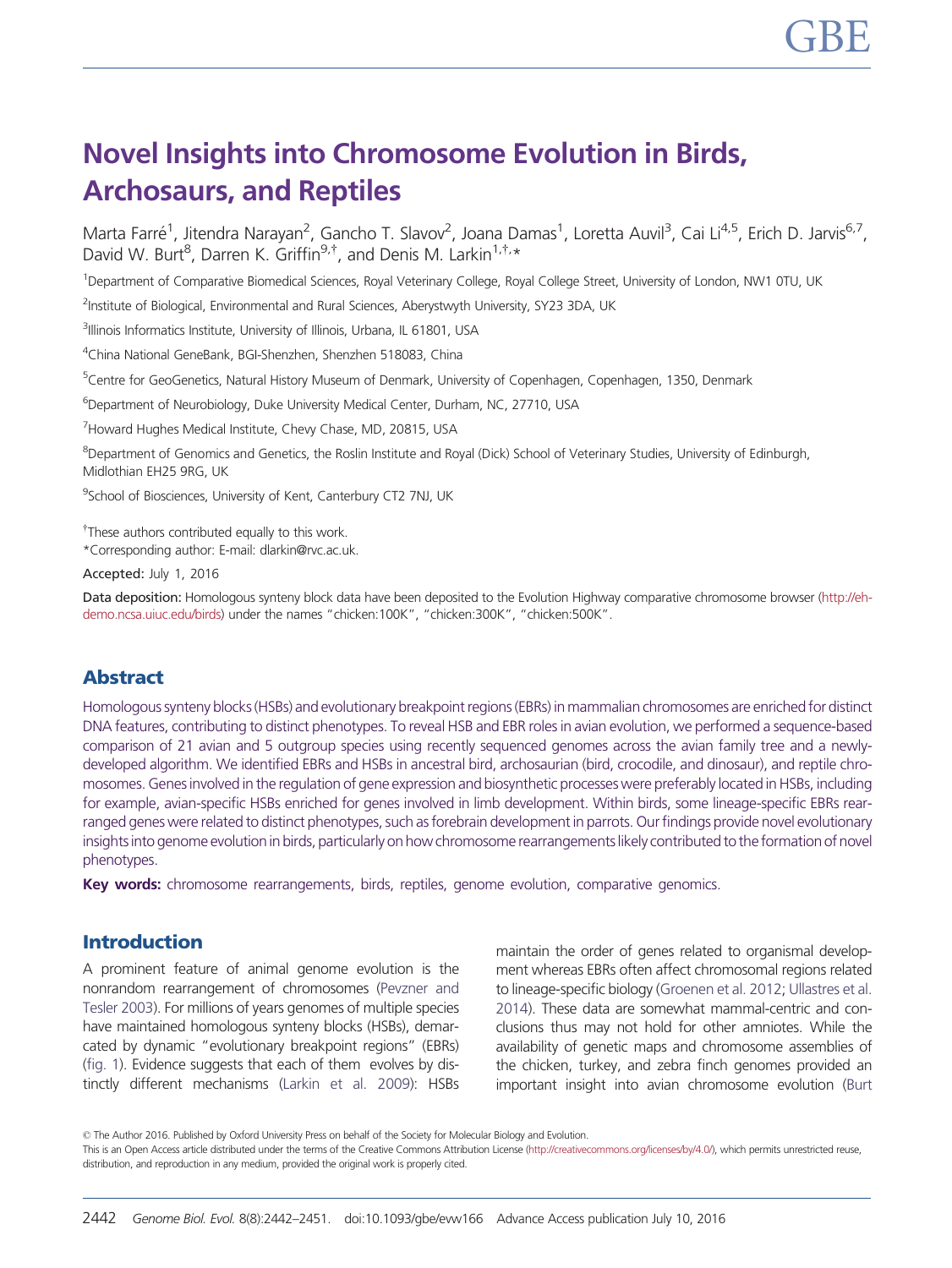

Fig. 1.—EBRs, SFs, and HSBs. Blue and red blocks define SFs in target genomes in "+" and "-" orientation, respectively compared to the chicken chromosome 5 defined at 100 kb resolution, with target species scaffold or chromosome numbers indicated inside the blocks. Only the columns with genomes assembled to chromosomes (turkey, duck, zebra finch, Anole lizard, and opossum) contain complete HSBs while blocks in the remaining columns represent either HSBs or SFs. EBRs are defined as white intervals in between either two adjacent SFs originating from the same scaffold in a target genome or two adjacent HSBs. Reference-specific EBRs are represented by the white intervals that overlap in all species. The arrowheads point to a chicken-specific and a Galloanserae-specific EBRs. Pale grey boxes demarcate avian msHSBs that are >1.5 Mbp in the chicken genome. Asterisks demark genomes with modified scaffold IDs for better visibility. All reference chromosome and target genome alignments are available from the avian Evolution Highway website: [http://eh](http://eh-demo.ncsa.uiuc.edu/birds)[demo.ncsa.uiuc.edu/birds.](http://eh-demo.ncsa.uiuc.edu/birds)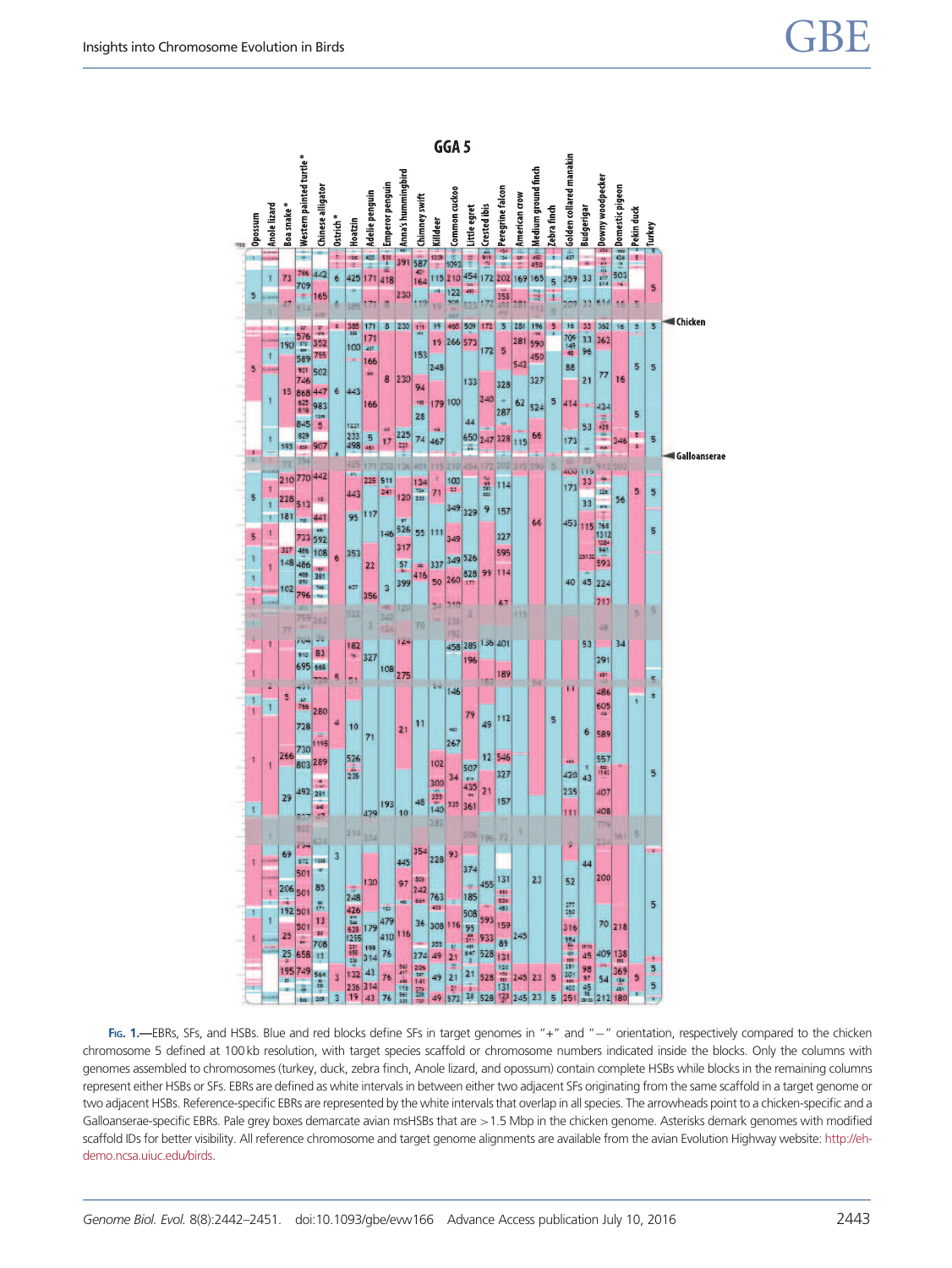[et al. 1999;](#page-8-0) Vö[lker et al. 2010](#page-9-0); [Warren et al. 2010\)](#page-9-0), a comprehensive study at the sequence level is lacking, making unclear if bird chromosomes follow similar patterns of evolution as their mammalian counterparts.

Birds have more compact genomes with shorter intronic and intergenic regions than mammals [\(ICGSC 2004;](#page-8-0) [Zhang](#page-9-0) [et al. 2014](#page-9-0)). The proportion of repetitive DNA in bird genomes is ~15% [\(ICGSC 2004](#page-8-0); [Zhang et al. 2014](#page-9-0)), whereas in mammals it is ~50% [\(Lander et al. 2001](#page-9-0)). Birds have more gene families that lost paralogs than other amniotes [\(Huang et al.](#page-8-0) [2013;](#page-8-0) [Lovell et al. 2014\)](#page-9-0). Avian karyotypes have been maintained without interchromosomal changes for millions of years ([Romanov et al. 2014\)](#page-9-0) and are less variable than those of mammals ([Ellegren 2010](#page-8-0); [Ruiz-Herrera et al. 2012](#page-9-0)) with a characteristic  $2n = -80$  in most species ([Griffin et al. 2007](#page-8-0)).

Using a new EBR-detection approach applied to 21 bird genomes assembled to whole chromosomes or large scaffolds [\(Zhang et al. 2014](#page-9-0)), and four nonavian reptile genomes of similar quality, we examined the association of EBRs and multispecies HSBs (msHSBs) with gene networks, transposable elements (TEs), and conserved noncoding sequences. We identified gene networks that: 1) were preferentially reshuffled during avian chromosome evolution, or 2) have been maintained in msHSBs for millions of years of evolution. Our results represent the first comprehensive sequence analysis of chromosome evolution in birds and reptiles, demonstrating how chromosome evolution may have acted upon the formation of various phenotypes.

#### Results and Discussion

#### Lineage-Specific EBRs in Birds

We developed an interactive resource for genome synteny comparison in 26 species (Evolution Highway; [http://eh](http://eh-demo.ncsa.uiuc.edu/birds)[demo.ncsa.uiuc.edu/birds](http://eh-demo.ncsa.uiuc.edu/birds); [supplementary table S1,](http://gbe.oxfordjournals.org/lookup/suppl/doi:10.1093/gbe/evw166/-/DC1) [Supplementary Material](http://gbe.oxfordjournals.org/lookup/suppl/doi:10.1093/gbe/evw166/-/DC1) online). We aligned 20 avian and five outgroup genomes to the chicken genome to define syntenic fragments (SFs) at three resolutions of rearrangement detection: 100, 300, and 500 kb [\(fig. 1\)](#page-1-0). We developed and evaluated ([supplementary tables S2–S4,](http://gbe.oxfordjournals.org/lookup/suppl/doi:10.1093/gbe/evw166/-/DC1) [Supplementary](http://gbe.oxfordjournals.org/lookup/suppl/doi:10.1093/gbe/evw166/-/DC1) [Material](http://gbe.oxfordjournals.org/lookup/suppl/doi:10.1093/gbe/evw166/-/DC1) online) a method of detecting EBRs within scaffolds of scaffold-based assemblies that combines an algorithmic approach to identify putative EBRs [\(supplementary table S5,](http://gbe.oxfordjournals.org/lookup/suppl/doi:10.1093/gbe/evw166/-/DC1) [Supplementary Material](http://gbe.oxfordjournals.org/lookup/suppl/doi:10.1093/gbe/evw166/-/DC1) online) with independent PCR verification of these regions in several assemblies to find paired read spanning levels in scaffolds associated with confirmed EBRs in order to estimate and minimise the number of chime-ric joints in the final EBR list [\(supplementary tables S5 and S8,](http://gbe.oxfordjournals.org/lookup/suppl/doi:10.1093/gbe/evw166/-/DC1) [Supplementary Material](http://gbe.oxfordjournals.org/lookup/suppl/doi:10.1093/gbe/evw166/-/DC1) online). This resulted in 0–22% false positives and 33–45% false negatives in our EBR set, depending on the sequencing coverage of each assembly [\(supple](http://gbe.oxfordjournals.org/lookup/suppl/doi:10.1093/gbe/evw166/-/DC1)[mentary table S7,](http://gbe.oxfordjournals.org/lookup/suppl/doi:10.1093/gbe/evw166/-/DC1) [Supplementary Material](http://gbe.oxfordjournals.org/lookup/suppl/doi:10.1093/gbe/evw166/-/DC1) online). At 100 kb resolution 1,796 avian EBRs were assigned to phylogenetic nodes and 1,021 (56.85%) passed our chimeric scaffold detection quality controls. Out of 1,021 EBRs, 42 were specific to all Galliformes, and 16 were specific to the chicken lineage ([fig. 1](#page-1-0) and [supplementary table S5](http://gbe.oxfordjournals.org/lookup/suppl/doi:10.1093/gbe/evw166/-/DC1), [Supplementary Material](http://gbe.oxfordjournals.org/lookup/suppl/doi:10.1093/gbe/evw166/-/DC1) online). We detected a total of 874 lineage-specific EBRs, that is, assigned to lineages leading to each species in our set after the divergence from the most recent common ancestor with other included species [\(supplementary table S5](http://gbe.oxfordjournals.org/lookup/suppl/doi:10.1093/gbe/evw166/-/DC1), [Supplementary Material](http://gbe.oxfordjournals.org/lookup/suppl/doi:10.1093/gbe/evw166/-/DC1) online).

#### Lineage-Specific EBRs are Enriched in TEs in Birds

In mammals, lineage- and order-specific EBRs are enriched for TEs that were active at the time of lineage/order formation ([Larkin et al. 2009;](#page-9-0) [Schibler et al. 2006](#page-9-0); [Groenen et al. 2012\)](#page-8-0), and TEs can promote chromosome rearrangements by nonallelic homologous recombination [\(Bailey et al. 2004](#page-8-0)). In birds, we found that one or more of four families of TEs (LINE-CR1, LTR-ERVL, LTR-ERVK, and LTR-ERV1) were significantly enriched in lineage-specific EBRs among 19 bird species  $(>100$ bp on average in the EBR- or nonEBR-containing nonoverlapping 10 kb genome intervals; false discovery rate  $(FDR) < 10\%$ ; fig. 2). The only exceptions were ostrich and Adelie penguin lineage-specific EBRs, which had a significant negative association with the LINE-CR1 elements and LINE-CR1 and LTR-ERVL elements, respectively, implying the presence of still unidentified lineage-specific TEs associated with EBRs in these two species. Our findings suggest that lineagespecific EBRs are associated with the presence of TE elements in birds, following the trend previously reported for mammals ([Groenen et al. 2012](#page-8-0)).

#### msHSBs in Avian and Reptile Genomes

To evaluate if msHSBs were maintained during bird evolution, five sets of msHSBs (the regions of genomes that were not interrupted by EBRs; [supplementary tables S10 and S11](http://gbe.oxfordjournals.org/lookup/suppl/doi:10.1093/gbe/evw166/-/DC1), [Supplementary Material](http://gbe.oxfordjournals.org/lookup/suppl/doi:10.1093/gbe/evw166/-/DC1) online) were defined: avian, archosaurian, archosaurian/testudines, sauropsid, and amniote. We detected 1,746 avian msHSBs, covering 76.29% of the chicken genome. Using the Kolmogorov–Smirnov test, the distribution of msHSB sizes was tested for goodness-of-fit to an exponential distribution, following previous publications ([Pevzner and Tesler 2003](#page-9-0); [Larkin et al. 2009\)](#page-9-0). We detected 21 msHSBs longer than the maximum lengths expected from a random distribution of EBRs ([supplementary tables S10 and](http://gbe.oxfordjournals.org/lookup/suppl/doi:10.1093/gbe/evw166/-/DC1) [S11,](http://gbe.oxfordjournals.org/lookup/suppl/doi:10.1093/gbe/evw166/-/DC1) [Supplementary Material](http://gbe.oxfordjournals.org/lookup/suppl/doi:10.1093/gbe/evw166/-/DC1) online), indicating that large msHSBs could be maintained in evolution of bird and other reptile genomes [\(supplementary table S10,](http://gbe.oxfordjournals.org/lookup/suppl/doi:10.1093/gbe/evw166/-/DC1) [Supplementary](http://gbe.oxfordjournals.org/lookup/suppl/doi:10.1093/gbe/evw166/-/DC1) [Material](http://gbe.oxfordjournals.org/lookup/suppl/doi:10.1093/gbe/evw166/-/DC1) online). Six amniote-, four sauropsid-, three archosaurian/testudines-, three archosaurian-, and five avianmsHSBs were significantly longer than would be expected from a random distribution of EBRs [\(supplementary table](http://gbe.oxfordjournals.org/lookup/suppl/doi:10.1093/gbe/evw166/-/DC1) [S10,](http://gbe.oxfordjournals.org/lookup/suppl/doi:10.1093/gbe/evw166/-/DC1) [Supplementary Material](http://gbe.oxfordjournals.org/lookup/suppl/doi:10.1093/gbe/evw166/-/DC1) online).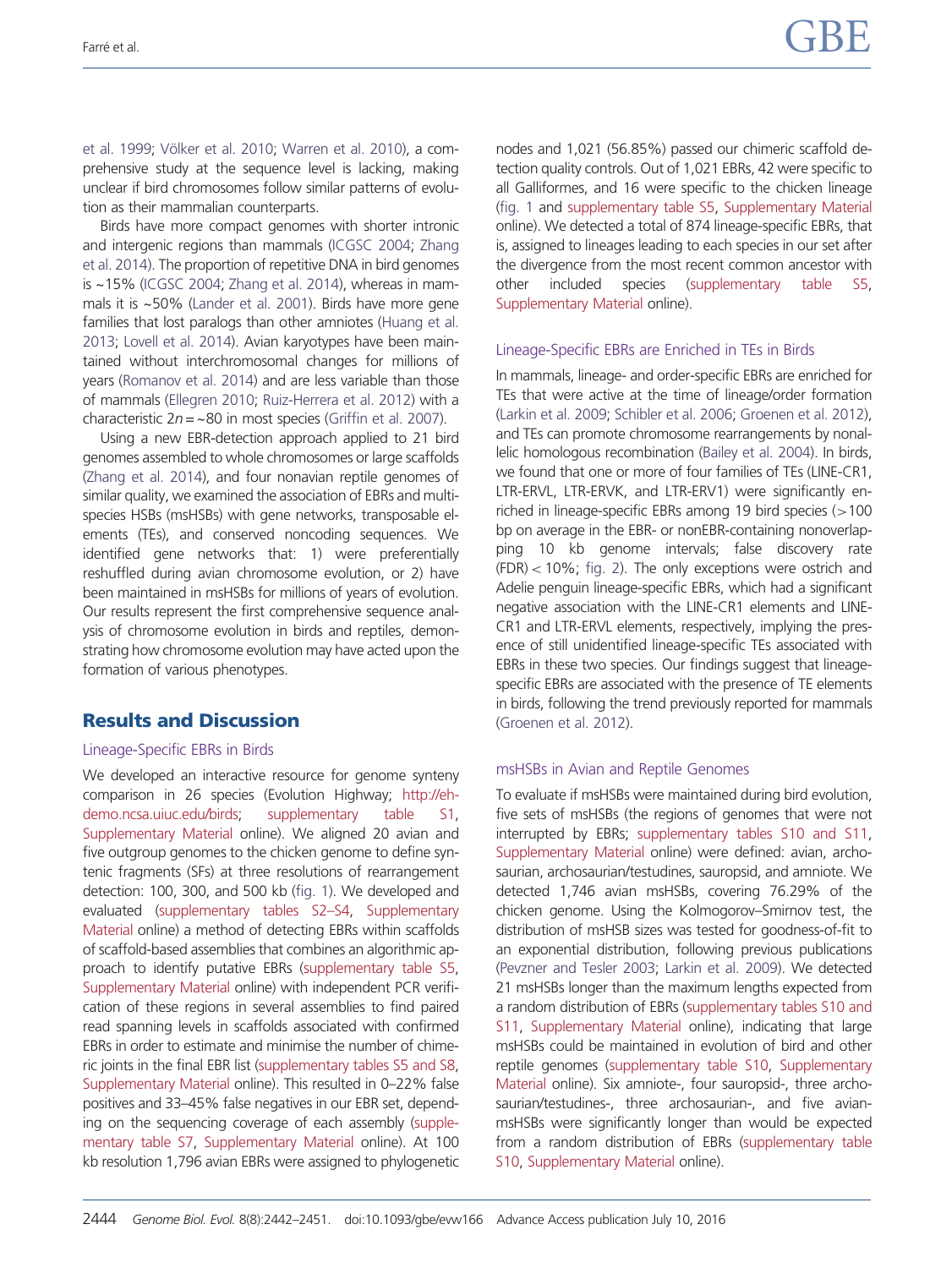<span id="page-4-0"></span>

FIG. 2.—Relationship between lineage-specific EBRs and TEs in avian species. The phylogenetic tree is based on ([Jarvis et al. 2014\)](#page-8-0). Red bars indicate a significant enrichment of TEs from one or more abundant avian TE families (LINE-CR1, LTR-ERVL, LTR-ERVK, and LTR-ERV1) in lineage-specific EBRs (P value <0.05; FDR< 10%); green bars show significant negative associations of TEs with lineage-specific EBRs (P value <0.05; FDR< 10%); and grey bars indicate elevated numbers of the TE families in lineage EBRs (higher number of TEs in EBRs compared to the rest of the genome but not reaching a significance level of P value <0.05 and FDR< 10% likely due to a low number of lineage-specific EBRs resulting in low power of the statistical test).

To unravel the potential functional role of msHSBs in reptilian genomes we asked whether msHSBs were enriched in avian conserved noncoding elements (CNEs), many of which are gene regulatory sequences or miRNA [\(Zhang et al. 2014](#page-9-0)), and chicken genes. All five msHSB sets were highly enriched (P value <3e-12) in avian CNEs, with a ratio between CNE base pairs in msHSBs and other genome intervals ranging from 1.45 for avian to 1.62 for archosaurian/testudines msHSBs (table 1). The density of chicken genes in all msHSBs followed the opposite trend, with msHSBs having significantly fewer genes than other genome intervals (ranging from 0.58 for avian msHSBs to 0.74 for sauropsid and amniote ones; P value <3e-12; table 1). To test if CNEs enrichment in msHSBs is not due to the reduction in the number of genes in msHSBs, we renamed all coding bases as additional CNE bases within the 91,947 windows in the chicken genome used to analyze the CNE density. We compared the original and obtained CNE densities in each window and found that the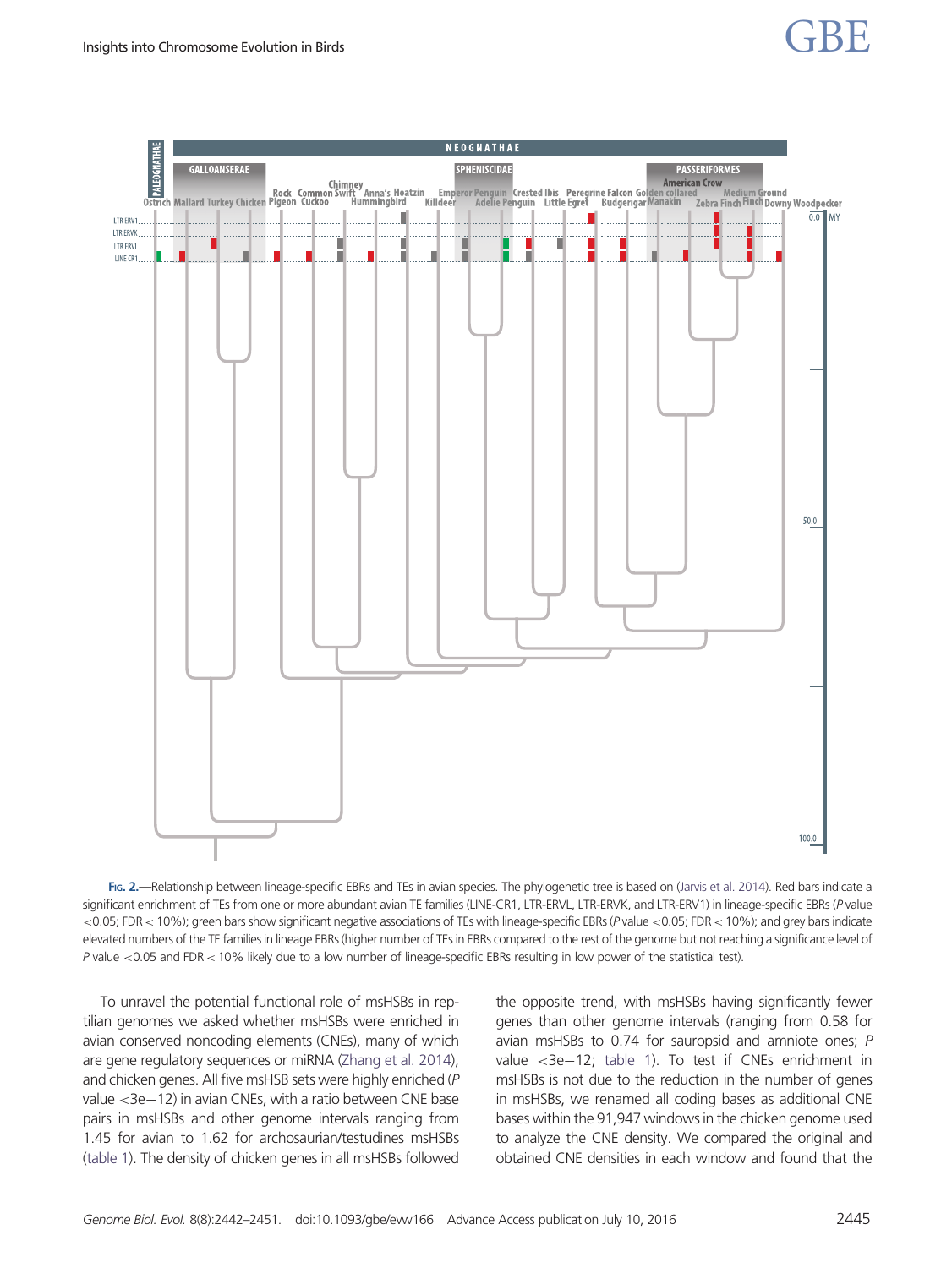| msHSB set               | Genes*     |       |       |                    |       | CNEs* |            |       |       |                    |       |       |
|-------------------------|------------|-------|-------|--------------------|-------|-------|------------|-------|-------|--------------------|-------|-------|
|                         | All msHSBs |       |       | $msHSBs > 1.5$ Mbp |       |       | All msHSBs |       |       | $msHSBs > 1.5$ Mbp |       |       |
|                         | msHSBs     | Other | Ratio | msHSBs             | Other | Ratio | msHSBs     | Other | Ratio | msHSBs             | Other | Ratio |
| Avian                   | 0.14       | 0.24  | 0.58  | 0.10               | 0.17  | 0.59  | 2.20       | 1.52  | 1.45  | 2.44               | 1.96  | 1.25  |
| Archosaurian            | 0.14       | 0.20  | 0.70  | 0.10               | 0.17  | 0.59  | 2.33       | 1.47  | 1.58  | 2.58               | 1.96  | 1.32  |
| Archosaurian/Testudines | 0.14       | 0.20  | 0.70  | 0.11               | 0.17  | 0.65  | 2.35       | 1.45  | 1.62  | 2.49               | 1.98  | 1.26  |
| Sauropsid               | 0.14       | 0.19  | 0.74  | 0.12               | 0.17  | 0.71  | 2.45       | 1.55  | 1.58  | 2.60               | 1.99  | 1.31  |
| Amniote                 | 0.14       | 0.19  | 0.74  | 0.12               | 0.17  | 0.71  | 2.44       | 1.58  | 1.54  | 2.36               | 2.01  | 1.17  |

#### <span id="page-5-0"></span>Table 1

Density per 10 kb Window of CNEs and Genes in msHSBs and Other Genome Intervals

 $*$ All differences are statistically significant (raw P values <0.0000000001).

increment was very low with an average genome-wide ratio of the obtained to the real CNE bases of 1.02. We repeated this experiment for msHSB windows and nonmsHSB windows separately and observed very similar values (1.02 for both). These values are much lower than the ratio of CNE bases in msHSBs compared to other genome intervals [\(table 1](#page-4-0)), suggesting that the enrichment of CNEs in msHSBs detected is not due to the lack of genes in msHSBs. Overall, msHSBs in birds and other reptiles are gene-sparse but enriched for birdspecific nonrandomly conserved DNA sequences ([table 1](#page-4-0)). Avian and reptile msHSBs lack coding genes but are enriched in CNEs, and at least the largest msHSBs are nonrandomly maintained in evolution. This likely reflects the existence of selection against chromosome rearrangements in some avian genome intervals.

#### Signatures of Gene-Functional Enrichment in msHSBs

To identify if there are gene pathways associated with bird and/or reptile msHSBs we measured gene ontology (GO) enrichment in msHSBs. We analyzed msHSBs>1.5 Mbp in the chicken genome, covering from 8.03% to 18.12% of the genome in amniote and avian msHSBs, respectively and 10,830 genes with a single orthologue in human and chicken. We identified functional enrichment in all five sets of msHSBs (fig. 3 and [supplementary table S12](http://gbe.oxfordjournals.org/lookup/suppl/doi:10.1093/gbe/evw166/-/DC1), [Supplementary Material](http://gbe.oxfordjournals.org/lookup/suppl/doi:10.1093/gbe/evw166/-/DC1) online;  $FDR < 10\%$ ).

The development of primary sexual characteristics term-related genes were significantly enriched in avian, archosaurian and archosaurian/testudines msHSB sets. Out of these 17 genes distributed across 12 chicken chromosomes, only one (BMPR1B) was found in an avian-specific msHSBs but absent from the remaining msHSB sets. BMPR1B plays a role in ovulation [\(Onagbesan et al. 2003](#page-9-0)), and in the formation of the bird three-digit limb [\(Welten et al. 2005\)](#page-9-0). A bird-specific CNE found 100 bp upstream from BMPR1B contains two transcription factor binding sites (TFBSs) for AP-1 (known as cJun) and NF-E4. The AP-1 transcription factor superfamily plays a role in the regulation of apoptosis during limb development in chickens [\(Suda et al. 2014\)](#page-9-0), and could account for the reported differences in expression of BMPR1B in birds compared to other vertebrates ([Brawand et al. 2011](#page-8-0)). Therefore, the presence of this CNE containing a relevant TFBS could have contributed to the formation and stability of this msHSB in avian evolution.

Appendage and limb development genes (19 genes in 12 avian msHSBs on 8 chicken chromosomes) were significantly enriched in the avian msHSB set only. Five genes were in avian-specific msHSBs (SHOX, DLX5, DLX6, HOXA11, and BMPR1B). DLX5 is under positive selection in birds ([Zhang](#page-9-0) [et al. 2014](#page-9-0)) and mis-expression in chicken embryos leads to feather fusions and loss ([Rouzankina et al. 2004\)](#page-9-0). In line with a previous study [\(Lowe et al. 2015](#page-9-0)) reporting CNEs near featherrelated genes controlling the expression of these genes, we found a bird-specific CNE, containing a TFBS for TGGCA-binding proteins, 1.9 kb upstream of DLX5. The HOXA11 gene is expressed during the proximodistal limb bud development leading to the formation of ulna and radius bones [\(Zeller](#page-9-0) [et al. 2009](#page-9-0)), and is under positive selection in birds ([Zhang](#page-9-0) [et al. 2014](#page-9-0)). Overall, msHSBs are enriched for genes related to clade-specific phenotypes, suggesting a link between the formation of these genomic regions and clade-specific traits.

#### Functional Categories of Genes in Lineage-Specific EBRs

To evaluate potential associations between gene functional groups and lineage-specific EBRs, we performed GO enrichment analysis in EBRs from the 21 bird genomes. Only EBRs from genomes assembled with the aid of maps and those that passed our chimeric scaffold quality control were included in this analysis ([supplementary table S5](http://gbe.oxfordjournals.org/lookup/suppl/doi:10.1093/gbe/evw166/-/DC1), [Supplementary Material](http://gbe.oxfordjournals.org/lookup/suppl/doi:10.1093/gbe/evw166/-/DC1) online). We considered enriched GO terms those with genes in at least four EBRs per species to detect the terms affected by multiple chromosome rearrangements. Twenty-three categories were significantly enriched in EBRs in lineages leading to eight bird species (table 2 and [supplementary table S13](http://gbe.oxfordjournals.org/lookup/suppl/doi:10.1093/gbe/evw166/-/DC1), [Supplementary Material](http://gbe.oxfordjournals.org/lookup/suppl/doi:10.1093/gbe/evw166/-/DC1) online).

The EBRs leading to budgerigar after the divergence from the ancestor of Passeriformes/parrots tended to reshuffle genes involved in forebrain development. Remarkably, the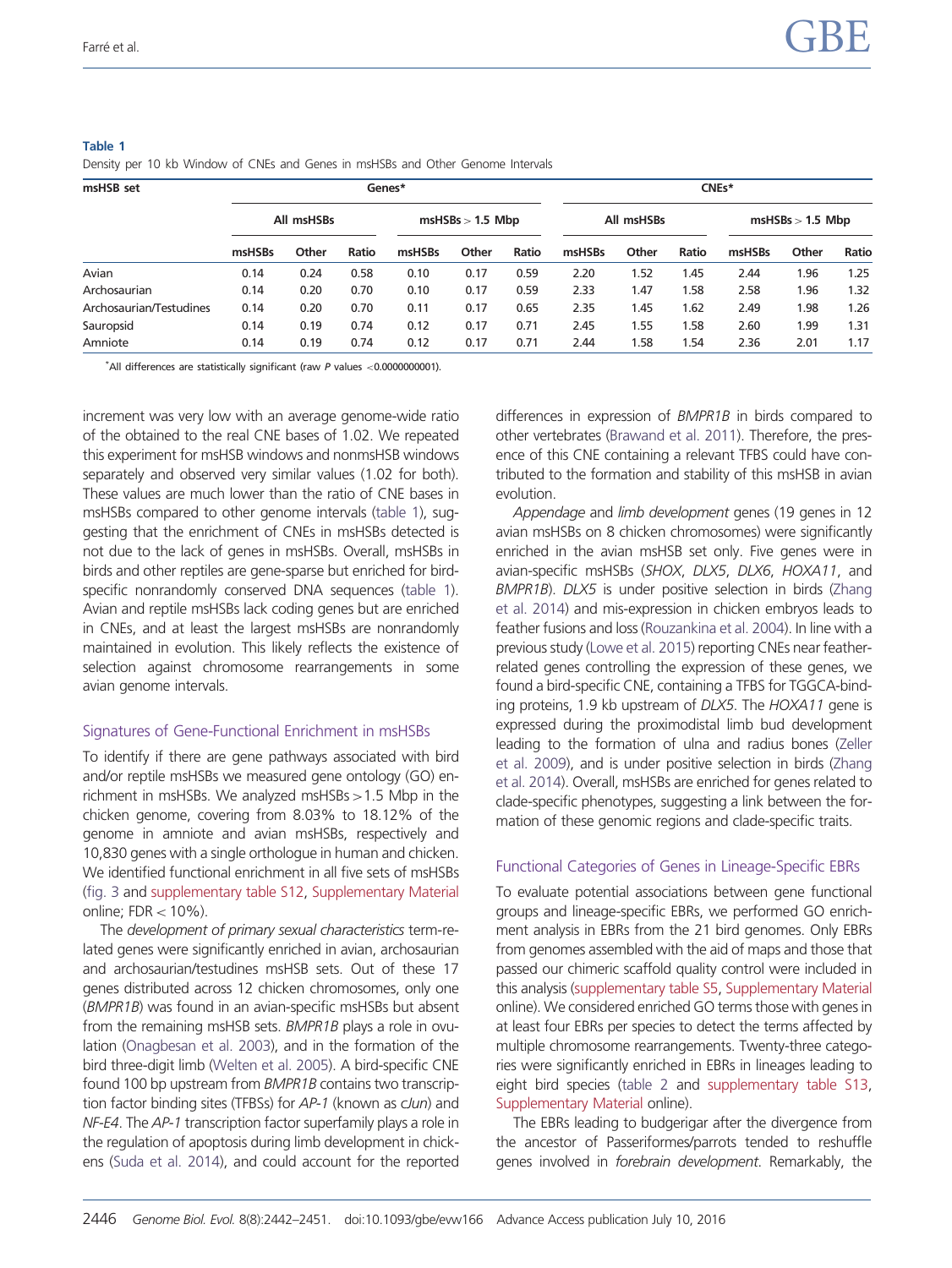<span id="page-6-0"></span>

| <b>TERM</b>                                                 | <b>AVIAN</b>        | <b>ARCHOSAURIAN</b>       | <b>ARCHOSAURIAN/</b><br><b>TESTUDINES</b> | <b>SAUROPSID</b>    |
|-------------------------------------------------------------|---------------------|---------------------------|-------------------------------------------|---------------------|
| Hemopoiesis                                                 | $\star$             |                           |                                           |                     |
| <b>Erythrocyte differentiation</b>                          | ×                   |                           |                                           |                     |
| <b>Erythrocyte homeostasis</b>                              | ×                   |                           | $\pmb{\times}$                            |                     |
| <b>Patterning of blood vessels</b>                          | ×                   |                           |                                           | $\pmb{\times}$      |
| <b>Regulation of blood vessel size</b>                      | ×                   |                           |                                           |                     |
| <b>Forebrain development</b>                                | $\boldsymbol{\ast}$ | $\boldsymbol{\ast}$       |                                           |                     |
| <b>Myeloid cell differentation</b>                          | $\star$             |                           | $\pmb{\times}$                            |                     |
| <b>Reproductive developmental process</b>                   | $\boldsymbol{\ast}$ | $\ast$                    | $\pmb{\times}$                            |                     |
| Development of primary sexual characteristics               | ×                   | ×                         | $\boldsymbol{\ast}$                       | $\pmb{\times}$      |
| Positive regulation of biosynthetic process                 | $\ast$              |                           | $\boldsymbol{\ast}$                       |                     |
| Positive regulation of macromolecule biosynthetic process   | $\star$             |                           | $\boldsymbol{\mathsf{x}}$                 |                     |
| Cytoskeletal protein binding                                | $\boldsymbol{\ast}$ | $\boldsymbol{\ast}$       |                                           |                     |
| Positive regulation of gene expression                      | $\star$             | $\boldsymbol{\mathsf{x}}$ | $\boldsymbol{\mathsf{x}}$                 |                     |
| <b>Transcription factor complex</b>                         | $\pmb{\times}$      | $\boldsymbol{\ast}$       |                                           |                     |
| <b>Positive regulation of transcription</b>                 | $\mathbf{x}$        | $\boldsymbol{\ast}$       | $\boldsymbol{\mathsf{x}}$                 |                     |
| Positive regulation of transcription, DNA-dependent         | ×                   | $\boldsymbol{\ast}$       | $\pmb{\times}$                            |                     |
| Regulation of transcription from RNA polymerase II promoter | ×                   | $\boldsymbol{\ast}$       | $\boldsymbol{\ast}$                       |                     |
| Positive regulation of nitrogen compound metabolic process  | $\star$             |                           | $\pmb{\times}$                            |                     |
| <b>Pattern specification process</b>                        | $\star$             |                           |                                           |                     |
| <b>Embryonic morphogenesis</b>                              | ×                   | $\boldsymbol{\ast}$       |                                           |                     |
| Regionalization                                             | $\boldsymbol{\ast}$ | $\boldsymbol{\mathsf{x}}$ |                                           |                     |
| Appendage/Limb development                                  | $\pmb{\times}$      |                           |                                           |                     |
| Nuclear lumen                                               | $\star$             |                           |                                           |                     |
| Lipid binding                                               | $\star$             |                           |                                           |                     |
| Retina development in camera-type eye                       | ×                   | $\boldsymbol{\ast}$       |                                           |                     |
| Nucleotide binding                                          | $\star$             |                           |                                           |                     |
| <b>Odontogenesis</b>                                        |                     | $\boldsymbol{\ast}$       |                                           | $\boldsymbol{\ast}$ |
| <b>Odontogenesis of dentine-containing tooth</b>            |                     | $\boldsymbol{\ast}$       |                                           | $\boldsymbol{\ast}$ |

FIG. 3. - GO terms enriched in four sets of msHSBs. Green boxes show a fold enrichment >1.3 while red boxes depict a fold enrichment >2. White crosses inside boxes show categories with FDR< 10%. Underlying data could be found in [supplementary table S12](http://gbe.oxfordjournals.org/lookup/suppl/doi:10.1093/gbe/evw166/-/DC1), [Supplementary Material](http://gbe.oxfordjournals.org/lookup/suppl/doi:10.1093/gbe/evw166/-/DC1) online.

#### Table 2

Gene Ontology Terms Enriched in Lineage-Specific EBRs

| <b>EBR</b> classification | GO term                         |    | No. EBRs | <b>Fold-enrichment</b> | FDR $(\%)$ |  |
|---------------------------|---------------------------------|----|----------|------------------------|------------|--|
| Budgerigar                | Forebrain development           | 12 | 11       | 2.74                   | 5.47       |  |
|                           | Neuron differentiation          | 15 | 13       | 2.33                   | 6.83       |  |
|                           | Neuron development              | 12 | 11       | 2.62                   | 8.19       |  |
|                           | Response to wounding            | 11 | 11       | 2.77                   | 8.35       |  |
| Common cuckoo             | Mitotic cell cycle              | 11 | 11       | 3.57                   | 1.14       |  |
|                           | Condensed chromosome            |    | 5        | 4.88                   | 2.67       |  |
|                           | M phase                         | 10 | 9        | 3.25                   | 4.50       |  |
| Little egret              | Passive transmembrane transport | 10 | 5        | 4.15                   | 0.59       |  |
|                           | Cation channel activity         |    | 4        | 4.32                   | 5.61       |  |
| Anna's hummingbird        | Hexose metabolic process        | 10 | 8        | 2.90                   | 9.70       |  |
| Peregrine falcon          | RNA degradation                 | 6  | 6        | 6.13                   | 2.29       |  |
|                           | Soluble fraction                |    | 4        | 6.23                   | 8.35       |  |
| Downy woodpecker          | Histidine metabolism            | ь  | 5        | 10.30                  | 0.16       |  |

Note.- An extended version of this table, including the gene names in each GO term is the [supplementary table S13](http://gbe.oxfordjournals.org/lookup/suppl/doi:10.1093/gbe/evw166/-/DC1), [Supplementary Material](http://gbe.oxfordjournals.org/lookup/suppl/doi:10.1093/gbe/evw166/-/DC1) online.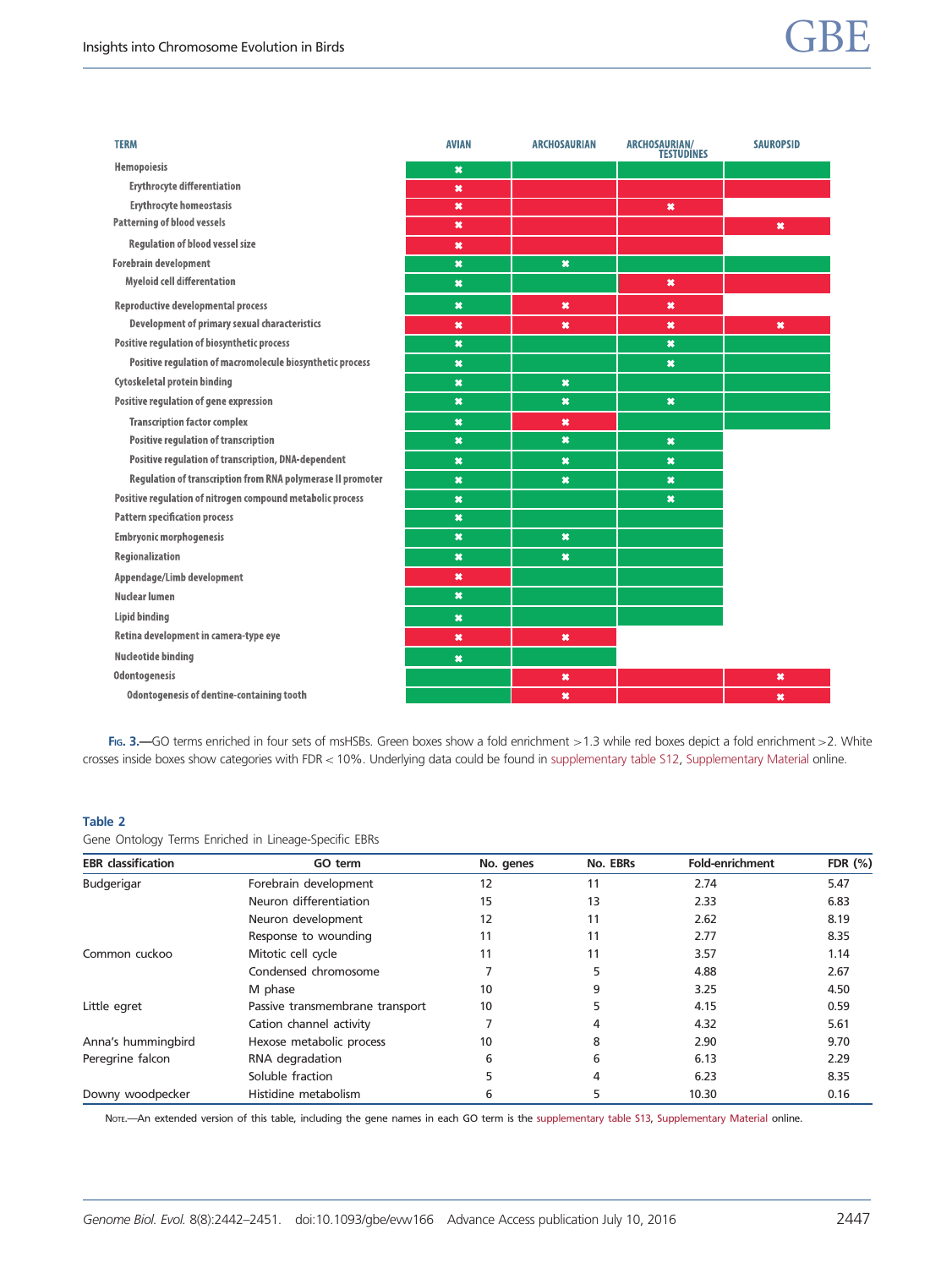

FIG. 4.—Gene pathways related to forebrain development in budgerigar lineage-specific EBRs and avian and archosaurian msHSBs. Budgerigar lineagespecific EBRs (top box) are enriched for genes related to the NOTCH1-NUMB pathway, while avian and archosaurian msHSBs (bottom box) for genes related to three conserved canonical pathways (SHH pathway in blue, WNT3 pathway in pink and FGF8 pathway in purple). The function of each protein is indicated in the legend by different shapes and colours. Red lines connecting two proteins indicate inhibition, while blue lines show activation. The green circular shade represents the cell membrane, while the orange circular shade demarcates the nuclear envelope. The image was modified from Metacore version 6.22 build 67265 and [Bertrand and Dahmane \(2006\).](#page-8-0)

same term was also enriched in avian and archousaurian msHSBs, however, the gene pathways affected by EBRs and msHSBs were different [\(figs. 3 and 4](#page-5-0)). The msHSBs contained genes related to three of the five conserved canonical signaling pathways involved in forebrain development in vertebrates ([Bertrand and Dahmane 2006](#page-8-0); [Rhinn et al. 2006\)](#page-9-0): the Hedgehog pathway (SHH, Gli2, and Gli3), the WNT pathway (WNT3A, beta-catenin, and Lef-1) and the FGF pathway (FGF8 and SOX2) ([Quinlan et al. 2009;](#page-9-0) [Harrison-Uy and Pleasure](#page-8-0) [2012\)](#page-8-0) ([fig. 4\)](#page-6-0). Several studies demonstrated that WNT3A is expressed in mouse dorsal telencephalon, but not in chicken [\(Hollyday et al. 1995\)](#page-8-0), possibly explaining the anatomical differences between the forebrain in these species [\(Shimogori](#page-9-0) [et al. 2004;](#page-9-0) [Robertshaw and Kiecker 2012](#page-9-0)). In contrast, the budgerigar lineage-specific EBRs contained genes related to the NOTCH1-NUMB pathway [\(fig. 4\)](#page-6-0) as well as DRAXIN. All three genes are involved in differentiation of neurones [\(Wakamatsu et al. 1999;](#page-9-0) [Islam et al. 2009\)](#page-8-0). Although all vocal-learner bird species (songbirds, parrots, and hummingbirds) have "vocal brain nuclei" in the forebrain, parrots, in addition, have an extra shell song-system compared to other vocal-learners ([Jarvis 2004;](#page-8-0) [Chakraborty et al. 2015\)](#page-8-0). To the best of our knowledge, this is the first report of distinct components of the same developmental network being found in the evolutionary stable and dynamic parts of animal genomes.

In summary, we demonstrated that genome synteny comparison represents a powerful tool to detect ancestral and lineage-specific genome rearrangements, as well as evolutionary stable chromosomal intervals. Consistent with previous studies in mammals [\(Murphy et al. 2005](#page-9-0); [Larkin et al. 2009\)](#page-9-0),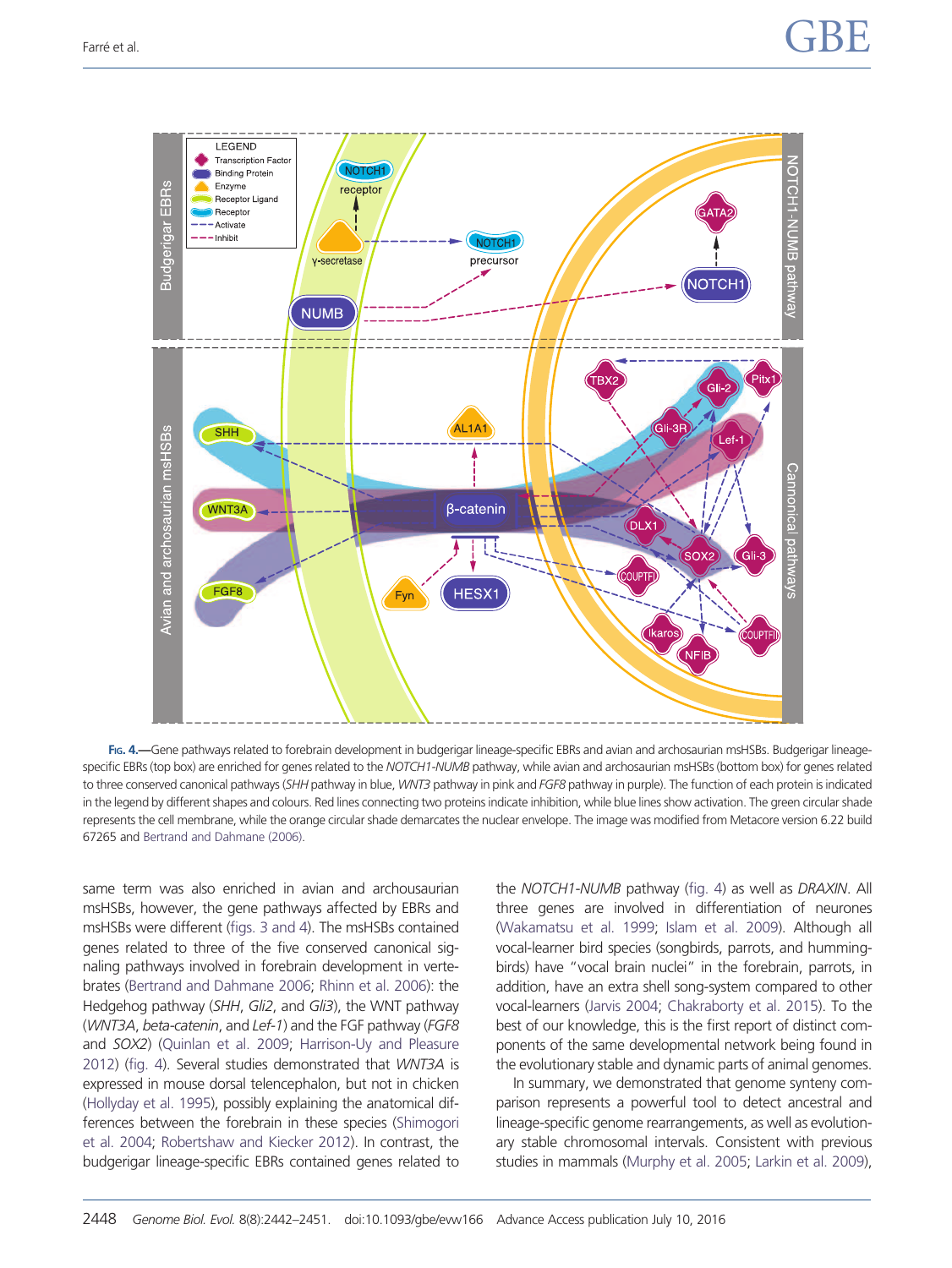<span id="page-8-0"></span>chromosome breakage in reptiles and birds is not random but associated with genomic features including TEs and CNEs. We identified functional categories of genes enriched in conserved regions maintained from ancestral chromosomes or in some lineage-specific EBRs with genes related to ancestral- or lineage-specific biology. The most interesting result of EBR contribution to avian evolution (budgerigar) in our set was associated with the highest quality genome supported by additional mapping information. Therefore, the availability of more genomes supported by maps or assembled to a chromosome level will allow us to identify further genomic changes that contributed to the formation of existing species and clades.

#### **Methods**

#### Identification of SFs

Alignments of 20 bird genomes and 5 outgroup genomes were performed against chicken genome using SatsumaSynteny (Grabherr et al. 2010) ([supplementary table](http://gbe.oxfordjournals.org/lookup/suppl/doi:10.1093/gbe/evw166/-/DC1) [S1](http://gbe.oxfordjournals.org/lookup/suppl/doi:10.1093/gbe/evw166/-/DC1), [Supplementary Material](http://gbe.oxfordjournals.org/lookup/suppl/doi:10.1093/gbe/evw166/-/DC1) online). SFs were defined using three sets of parameters to detect genome rearrangements that are  $\geq$  500,  $\geq$  300, and  $\geq$  100 kb in the chicken genome with SyntenyTracker (Donthu et al. 2009).

#### Identification and Classification of EBRs

Breakpoint regions (BRs) were defined as the intervals delimited by two adjacent SF boundaries on the same reference chromosome. We developed a new multi-step approach to detect and classify EBRs from chromosome-level and fragmented assemblies. Briefly, we identified all potential BRs for every target genome pairwise comparison with the reference at each resolution in the reference genome coordinates. Then BRs from all pair-wise genome comparisons were crosscompared for reference genome coordinate overlaps. If a target genome was not assembled to chromosomal level, only BRs found within the scaffolds of the target assembly were classified as EBRs. We performed a phylogenetic classification of BRs using an ad hoc likelihood ratio approach, by calculating likelihoods for all possible classifications for each BR. The ratios of likelihoods were calculated for the first and second most likely classifications and were used as a quantitative basis for assigning BRs to phylogenetic branches, thereby qualifying them as EBRs, and distinguishing EBRs from so called uncertain BRs that could not be unambiguously assigned to a specific phylogenetic branch (see [supplementary](http://gbe.oxfordjournals.org/lookup/suppl/doi:10.1093/gbe/evw166/-/DC1) [data,](http://gbe.oxfordjournals.org/lookup/suppl/doi:10.1093/gbe/evw166/-/DC1) [Supplementary Material](http://gbe.oxfordjournals.org/lookup/suppl/doi:10.1093/gbe/evw166/-/DC1) online for more details).

To test the accuracy of our EBR classification approach we: 1) compared the EBRs detected by our algorithm in the cattle genome to the previously published manually-defined cattle EBRs [\(supplementary table S2,](http://gbe.oxfordjournals.org/lookup/suppl/doi:10.1093/gbe/evw166/-/DC1) [Supplementary Material](http://gbe.oxfordjournals.org/lookup/suppl/doi:10.1093/gbe/evw166/-/DC1) online) and 2) simulated a set of rearranged genomes with predefined phylogeny of EBRs [\(supplementary fig. S2,](http://gbe.oxfordjournals.org/lookup/suppl/doi:10.1093/gbe/evw166/-/DC1) [Supplementary Material](http://gbe.oxfordjournals.org/lookup/suppl/doi:10.1093/gbe/evw166/-/DC1) online). We compared these EBRs and their classification to the EBRs detected and classified by our algorithm from the same set of genomes [\(supplementary](http://gbe.oxfordjournals.org/lookup/suppl/doi:10.1093/gbe/evw166/-/DC1) [tables S3 and S4](http://gbe.oxfordjournals.org/lookup/suppl/doi:10.1093/gbe/evw166/-/DC1), [Supplementary Material](http://gbe.oxfordjournals.org/lookup/suppl/doi:10.1093/gbe/evw166/-/DC1) online). Since many of the assemblies used in this study were sequenced and assembled at scaffold level using NGS technologies, we developed a methodology to distinguish between putative assembly errors and lineage-specific EBR in NGS assemblies. First, we tested the EBR intervals by PCR using primers from the EBR-flanking DNA regions for three genomes with different sequencing coverage ( $63x$ ,  $85x$ , and  $105x$ ). We calculated a minimum paired-read spanning coverage from the read libraries in all potential EBR intervals in the same genomes and correlated the levels of coverage to the rates of positive and negative PCR results to estimate the paired-read spanning level for each sequencing coverage that resulted in the minimum number of false positive and false negative EBRs [\(sup](http://gbe.oxfordjournals.org/lookup/suppl/doi:10.1093/gbe/evw166/-/DC1)[plementary tables S7 and S8,](http://gbe.oxfordjournals.org/lookup/suppl/doi:10.1093/gbe/evw166/-/DC1) [Supplementary Material](http://gbe.oxfordjournals.org/lookup/suppl/doi:10.1093/gbe/evw166/-/DC1) online). We applied these thresholds to other genomes with similar sequencing coverage ([supplementary table S8](http://gbe.oxfordjournals.org/lookup/suppl/doi:10.1093/gbe/evw166/-/DC1), [Supplementary Material](http://gbe.oxfordjournals.org/lookup/suppl/doi:10.1093/gbe/evw166/-/DC1) online).

To avoid possible underestimation of EBR numbers that would lead to detection of false regions of multispecies synteny we chose the highest (100 kb) resolution to define msHSBs. The 500 kb set was selected for gene enrichment analysis in EBRs to further minimize the effects of potential assembly errors in EBRs.

#### Identification of msHSBs

msHSBs were defined as the regions of reference chromosomes with no EBRs or uncertain BRs detected in our set of species. Five sets of msHSBs were defined: 1) avian msHSBs, including all birds, 2) archosaurian msHSBs, including birds and crocodiles, 3) archosaurian/testudines msHSBs, in birds, crocodiles, and turtles, 4) sauropsida msHSBs, including all reptiles, and 5) amniote msHSBs, identified in all species studied. The distribution of msHSB sizes was tested for goodness-of-fit to an exponential distribution using the Kolmogorov–Smirnov test following previous publications ([Pevzner and Tesler 2003;](#page-9-0) [Larkin et al. 2009](#page-9-0)) [\(supplementary](http://gbe.oxfordjournals.org/lookup/suppl/doi:10.1093/gbe/evw166/-/DC1) [tables S9 and S10,](http://gbe.oxfordjournals.org/lookup/suppl/doi:10.1093/gbe/evw166/-/DC1) [Supplementary Material](http://gbe.oxfordjournals.org/lookup/suppl/doi:10.1093/gbe/evw166/-/DC1) online).

#### Functional Analysis of Genes in EBRs and msHSBs

Coordinates of all genes with a single known orthologue in the chicken and human genomes were downloaded from Ensembl (v.74). We focused on this set of genes because the follow-up analyses used functional annotation of genes generated mostly for mammalian genomes. To avoid genes that could be located in mis-assembled parts of both genomes or have erroneous definitions of orthology in Ensembl, we used the gene list to build chicken–human pairwise HSBs with SyntenyTracker using the gene coordinates. This allowed the detection of "singleton" and "out-of-place" genes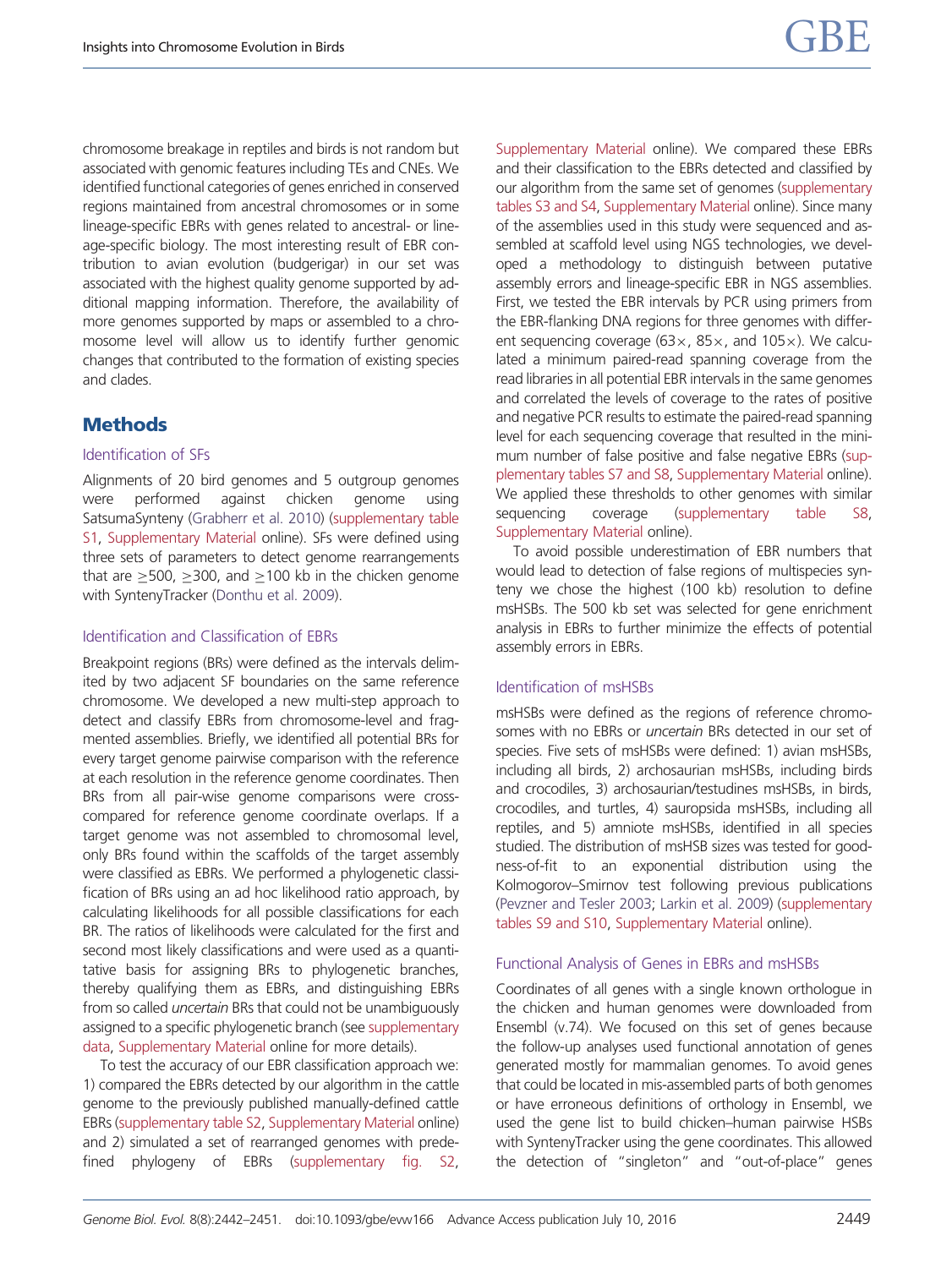<span id="page-9-0"></span>located in unexpected positions within or between HSBs. These genes were removed from further analyses. We assigned the genes to EBRs or msHSBs following the previously published procedures (Larkin et al. 2009). For the identification of GO terms overrepresented in msHSBs, we considered msHSBs>1.5 Mbp in the chicken genome to avoid genes that could be located in proximity to EBRs. To evaluate gene functional enrichment in EBRs, we considered genes that were located within or ±300 kb from EBR boundaries. We used the Database for Annotation, Visualization and Integrated Discovery (DAVID) ([Huang et al. 2008\)](#page-8-0) to detect overrepresented GO terms in our datasets. We considered as significantly enriched terms with>2-fold-enrichment and FDR<10% in EBRs or msHSBs relative to all other regions on chicken chromosomes.

#### Comparing Densities of TEs in EBRs and Other Parts of Bird Genomes

Lineage-specific EBRs identified in chicken genome coordinates were translated into the coordinates of target bird genomes using the correspondence between SF boundary coordinates in the chicken and target genomes. In the resulting EBR sets and chicken-specific EBRs we calculated the densities of TEs from major families and compared to those in other intervals of each target genome (RepeatMasker, RepBase v.18), as previously described [\(Elsik et al. 2009;](#page-8-0) Larkin et al. 2009; [Groenen et al. 2012\)](#page-8-0).

#### Density of Bird-Specific CNEs and Genes in msHSBs

Bird-specific conserved elements (Zhang et al. 2014) defined in galGal3 coordinates were filtered to remove elements present in coding parts of chicken genes and all mRNA sequences mapped to the chicken genome, leaving only putative CNEs. Then, we used LiftOver (Kent et al. 2003) to translate the CNE coordinates to galGal4 assembly to make the data compatible with our HSBs sets. We repeated filtering steps for the new genome coordinates obtained. The set of elements that was not overlapping with coding sequences after two filtering steps represented the bird CNEs in the chicken genome. Densities of CNEs and chicken genes (UCSC; all known gene set) were calculated in all msHSBs sets, and were compared to the rest of the reference genome using the previously published pipeline (Larkin et al. 2009). After the GO enrichment analysis was performed, we screened the avian-specific CNEs nearby genes in the enriched categories for TFBSs using PROMO (Messeguer et al. 2002) with a dissimilarity margin  $\leq$ 10% with TFBSs found in chicken.

#### Supplementary Material

[Supplementary figures S1–S7 and tables S1–S13](http://gbe.oxfordjournals.org/lookup/suppl/doi:10.1093/gbe/evw166/-/DC1) are available at Genome Biology and Evolution online [\(http://www.gbe.](http://www.gbe.oxfordjournals.org/) [oxfordjournals.org/](http://www.gbe.oxfordjournals.org/)).

#### Acknowledgments

We thank T. Faraut and A. Vignal for an early access to the duck chromosome assembly. This work was supported in part by the Biotechnology and Biological Sciences Research Council [BB/K008226/1 and BB/J010170/1 to D.L., and BB/K008161/1 to D.G.] and by PL-Grid Infrastructure [D.L.].

#### Literature Cited

- Bailey JA, Baertsch R, Kent WJ, Haussler D, Eichler EE. 2004. Hotspots of mammalian chromosomal evolution. Genome Biol. 5:R23. doi: 10.1186/gb-2004-5-4-r23
- Bertrand N, Dahmane N. 2006. Sonic hedgehog signaling in forebrain development and its interactions with pathways that modify its effects. Trends Cell Biol. 16:597–605. doi: 10.1016/j.tcb.2006.09.007
- Brawand D, et al. 2011. The evolution of gene expression levels in mammalian organs. Nature 478:343–348. doi: 10.1038/nature10532
- Burt DW, et al. 1999. The dynamics of chromosome evolution in birds and mammals. Nature 402:411–413. doi: 10.1038/46555
- Chakraborty M, et al. 2015. Core and shell song systems unique to the parrot brain. PLoS One 10:e0118496. doi: 10.1371/ journal.pone.0118496
- Donthu R, Lewin HA, Larkin DM. 2009. SyntenyTracker: a tool for defining homologous synteny blocks using radiation hybrid maps and wholegenome sequence. BMC Res Notes 2:148. doi: 10.1186/1756-0500- 2-148
- Ellegren H. 2010. Evolutionary stasis: the stable chromosomes of birds. Trends Ecol Evol. 25:283–291. doi: 10.1016/j.tree.2009.12.004
- Elsik CG, Tellam RL, Worley KC. 2009. The genome sequence of taurine cattle: a window to ruminant biology and evolution. Science 324:522–528. doi: 10.1126/science.1169588
- Grabherr MG, et al. 2010. Genome-wide synteny through highly sensitive sequence alignment: Satsuma. Bioinformatics 26:1145–1151. doi: 10.1093/bioinformatics/btq102
- Griffin DK, Robertson LB, Tempest HG, Skinner BM. 2007. The evolution of the avian genome as revealed by comparative molecular cytogenetics. Cytogenet Genome Res. 117:64–77. doi: 10.1159/000103166
- Groenen MA, et al. 2012. Analyses of pig genomes provide insight into porcine demography and evolution. Nature 491:393–398. doi: 10.1038/nature11622
- Harrison-Uy SJ, Pleasure SJ. 2012. Wnt signaling and forebrain development. Cold Spring Harb Perspect Biol. 4:a008094. doi: 10.1101/ cshperspect.a008094
- Hollyday M, McMahon JA, McMahon AP. 1995. Wnt expression patterns in chick embryo nervous system. Mech Dev. 52:9–25.
- Huang DW, Sherman BT, Lempicki RA. 2008. Systematic and integrative analysis of large gene lists using DAVID bioinformatics resources. Nat Protoc. 4:44–57. doi: 10.1038/nprot.2008.211
- Huang Y, et al. 2013. The duck genome and transcriptome provide insight into an avian influenza virus reservoir species. Nat Genet. 45:776–783. doi: 10.1038/ng.2657
- ICGSC. 2004. Sequence and comparative analysis of the chicken genome provide unique perspectives on vertebrate evolution. Nature 432:695–716. doi: 10.1038/nature03154
- Islam SM, et al. 2009. Draxin, a repulsive guidance protein for spinal cord and forebrain commissures. Science 323:388–393. doi: 10.1126/ science.1165187
- Jarvis ED. 2004. Learned birdsong and the neurobiology of human language. Ann N Y Acad Sci. 1016:749–777. doi: 10.1196/ annals.1298.038
- Jarvis ED, et al. 2014. Whole-genome analyses resolve early branches in the tree of life of modern birds. Science 346:1320–1331. doi: 10.1126/Science.1253451